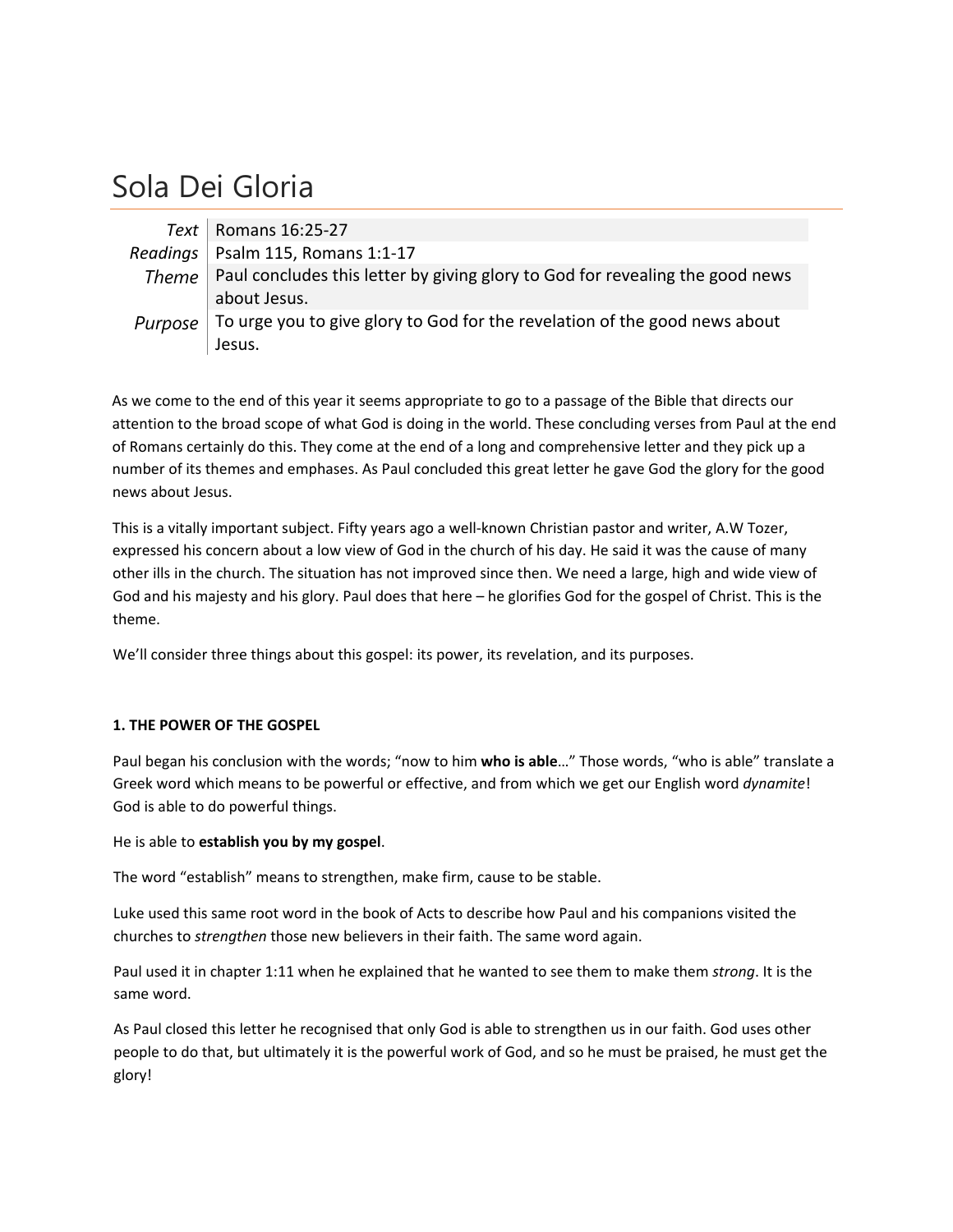God used **the gospel** to strengthen them in their faith. The word gospel means good news and in the Bible it refers to the good news about Jesus.

Paul could have used drama to strengthen those believers. The Greeks loved their drama festivals and put on lavish productions that involved many people and cost large amounts of money.

Or he could have imitated the Roman games that were so popular and adapted them for Christian use; after all, they drew the crowds!

Or he could have used the rhetorical techniques of public speakers of his day to persuade his hearers.

But he didn't use any of these. He knew that God "is able to establish you *by my gospel and the proclamation of Jesus Christ."*

Consider the situation today.

Many churches are seeking to imitate the methods of the world as they seek to convert unbelievers and establish believers. They will use drama, games, Christian music festivals, movies, and motivational talks. When the movie "The Passion of Christ" was showing many thought this would be a powerful means to convert unbelievers.

But the primary means God has chosen to use to convert unbelievers and to establish believers is *"my gospel and the proclamation of Jesus Christ."*

Are you more established in your faith now than you were at this time last year ‐ more well‐grounded and stronger? In 12 months' time will you will be even more solid and stable in your faith, more well established by means of the preaching and teaching about Jesus Christ? This is the power of the gospel.

## **2. ITS REVELATION**

## **It was hidden.**

At the end of verse 25 we read that the gospel was a "mystery hidden for long ages past."

When we use this word "mystery" we usually describe something we cannot understand - we say, "I don't get it, it's a mystery!"

Paul uses the word in a very different way; he means that this message about Jesus had been hidden but was now revealed; it was unknown but has been made known.

He explains that it was hidden "for long ages past" or "eternity past" (verse 25).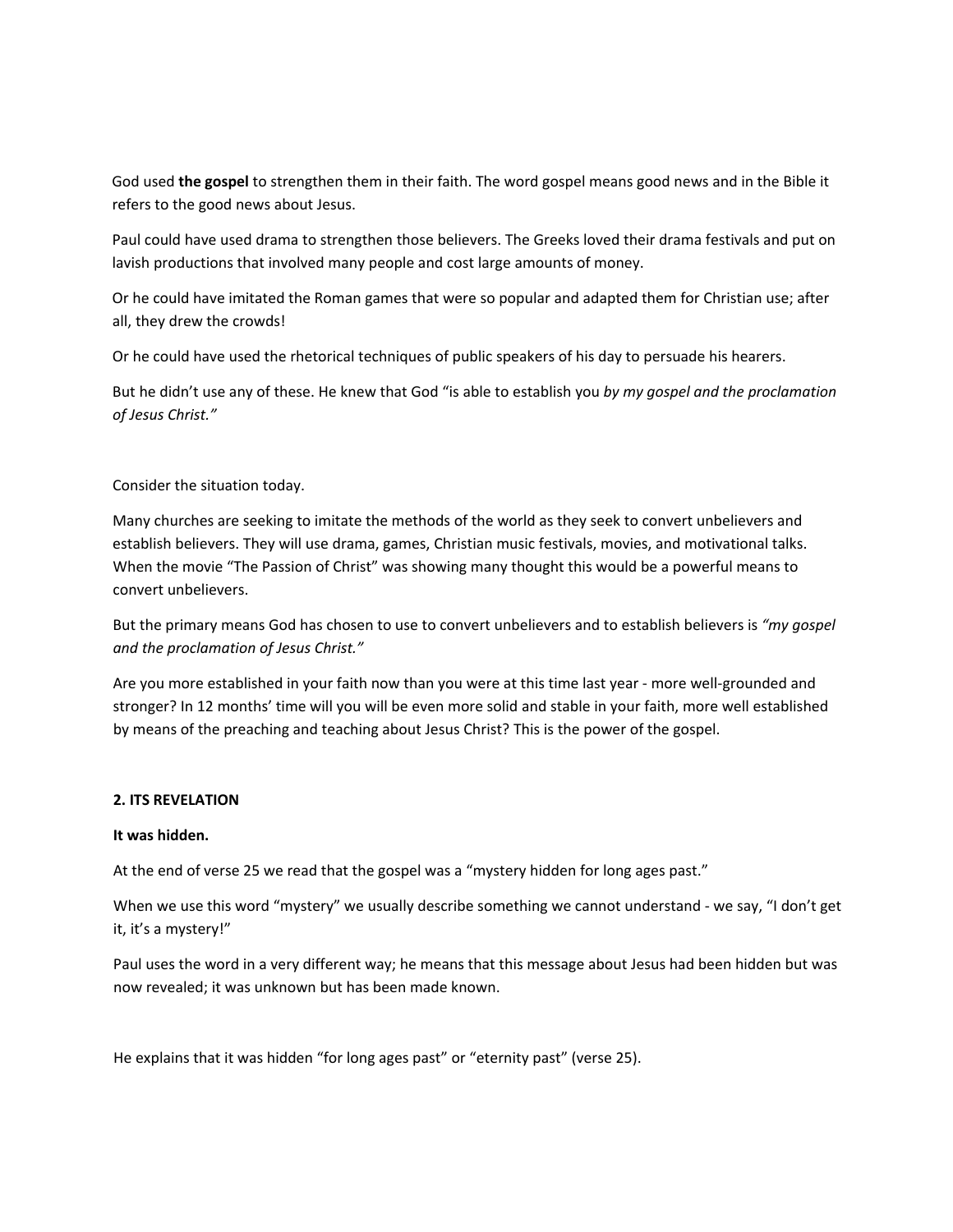He looked way back to when we were chosen in Christ from before the creation of the world.

Even before God had made the world, and even before the fall into sin, he had chosen to rescue his people. The triune God, Father, Son and Holy Spirit, had planned this out in what theologians call the Covenant of Redemption. But this was hidden from us because we weren't even there!

What was hidden **has been revealed.**

If God had not revealed it we would never have known about it.

Paul wrote to the church in Corinth; "No eye has seen, no ear has heard, no mind has conceived what God has prepared for those who love him - but God has revealed it to us by his Spirit" (1 Corinthians 2:9-10).

What was hidden in the mind of God from all eternity has now been "revealed and made known **through the prophetic writings**" (verse 26).

The first promise was given in the Garden of Eden immediately after the sin of Adam and Eve. There God promised one who would crush the head of the serpent.

Later God made promises to Abraham about being a blessing to all the nations (Gen 12), and through Jacob about the sceptre not departing from Judah (Genesis 49:10).

Later still God made clearer promises through Isaiah about someone called the Branch, the Servant of the Lord, the Prince of Peace, Emmanuel.

The Old Testament contains hundreds of promises and prophecies about the coming Messiah, the Christ. Those OT people did not fully understand all their messages; they did not know how their words would be fulfilled.

Peter wrote; "The prophets, who spoke of the grace that was to come to you, searched intently and with the greatest care, trying to find out the time and circumstances to which the Spirit of Christ in them was pointing when he predicted the sufferings of Christ and the glories that would follow" (1 Peter 1:10f).

This promised grace finally came **in Jesus Christ**. Jesus came as the revelation of God the Father.

The writer of Hebrews wrote; "In the past God spoke to our forefathers at many time and in various ways but in these last days he has spoken to us by his Son." (Hebrews 1:1‐2)

Paul wrote about this earlier in Romans (3:21) wrote; "But now a righteousness from God, apart from law, has been made known, to which the Law and the Prophets testify."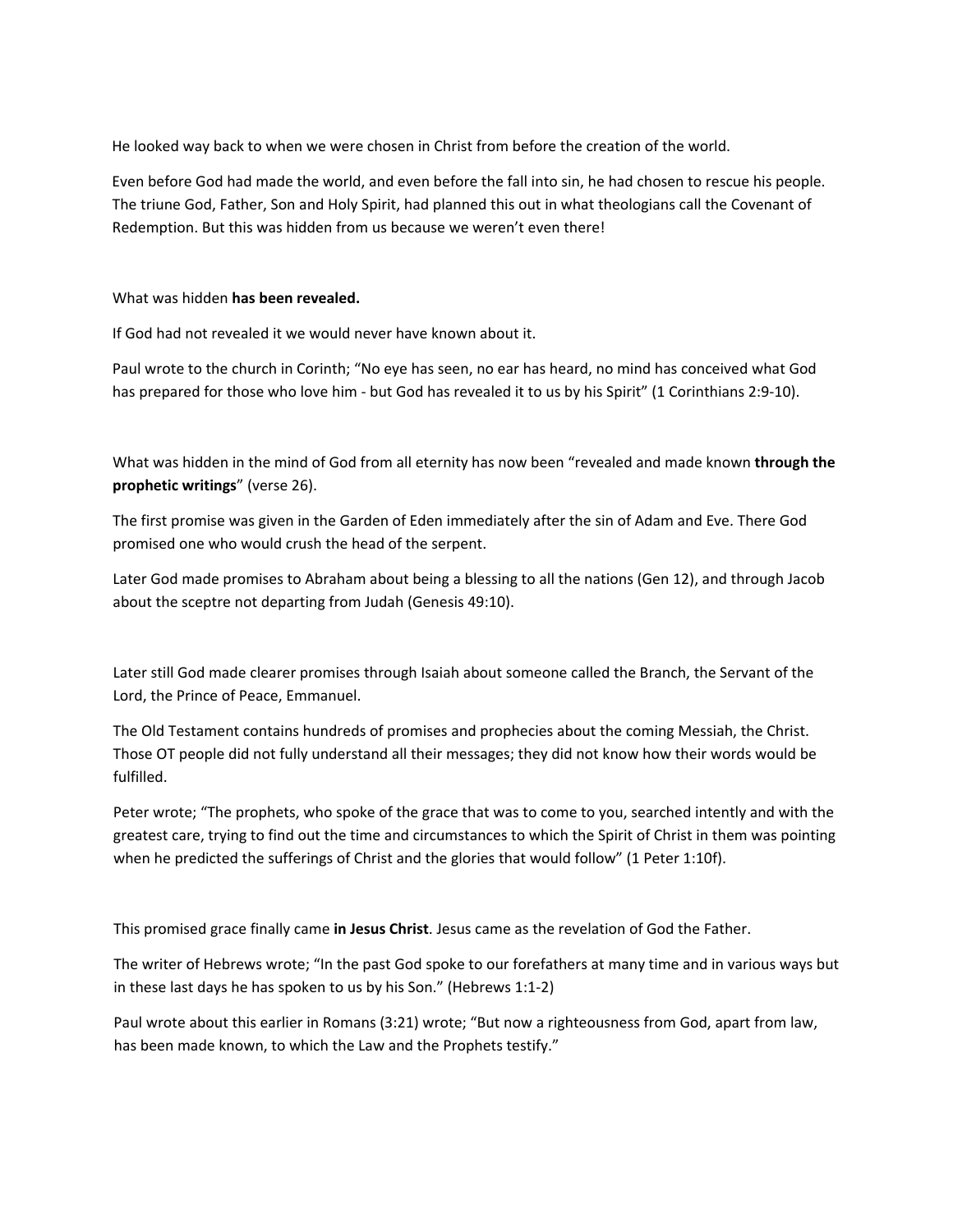Jesus was this righteousness from God. We have just celebrated his coming in the Advent and Christmas season ‐ that "good news of great joy that will be for all the people." (Luke 2:10)

The good news is that Jesus was and is God and man; that he is our prophet, priest and king; that he is our Saviour and Lord; that he taught us about God the Father; that he suffered and died for the sins of his people; that he conquered death and the grave by his resurrection; that he ascended into heaven and sent us his Spirit! All this is the good news about Jesus!

God has commanded that this gospel he has revealed should be **proclaimed to all nations**.

Jesus gave this as his final instruction before leaving this earth: "…go and make disciples of all nations…" (Matthew 28:19)

"You will be my witnesses in Jerusalem, and in all Judea and Samaria, and to the ends of the earth." (Acts 1:8)

The disciples began to obey this command ten days later, on the Day of Pentecost when, filled with the Holy Spirit, they preached about Jesus to the crowds assembled in Jerusalem.

Ever since then Christians have been proclaiming this good news to all the nations of the world.

Leighton Ford has written a book on evangelism called "Good News is for Sharing". That's right, isn't it? A couple become engaged, parents announce a wedding, a baby is born, a student passes her exams ‐ all these events are good news, and good news travels fast ‐ we want to share it.

So too with this good news about Jesus ‐ it is for sharing. Have you been doing that this past year? If you have, will you keep on telling others? If you have not, will you resolve to do this - to make disciples, to be a witness of the Lord Jesus?

This good news about Jesus has the power to make you strong and firm in your faith.

It was hidden from all eternity in the mind and will of God but has been revealed in the coming of the Lord Jesus Christ.

3. This brings us to consider **ITS PURPOSE**.

God has commanded that this gospel be proclaimed "so that all the nations might **believe and obey him**." The Greek literally reads, "to obedience of faith". Paul used this exact phrase in chapter 1:5 to describe the purpose of his ministry to the Gentiles. As he concluded his letter he wanted to remind them of the purpose of the gospel.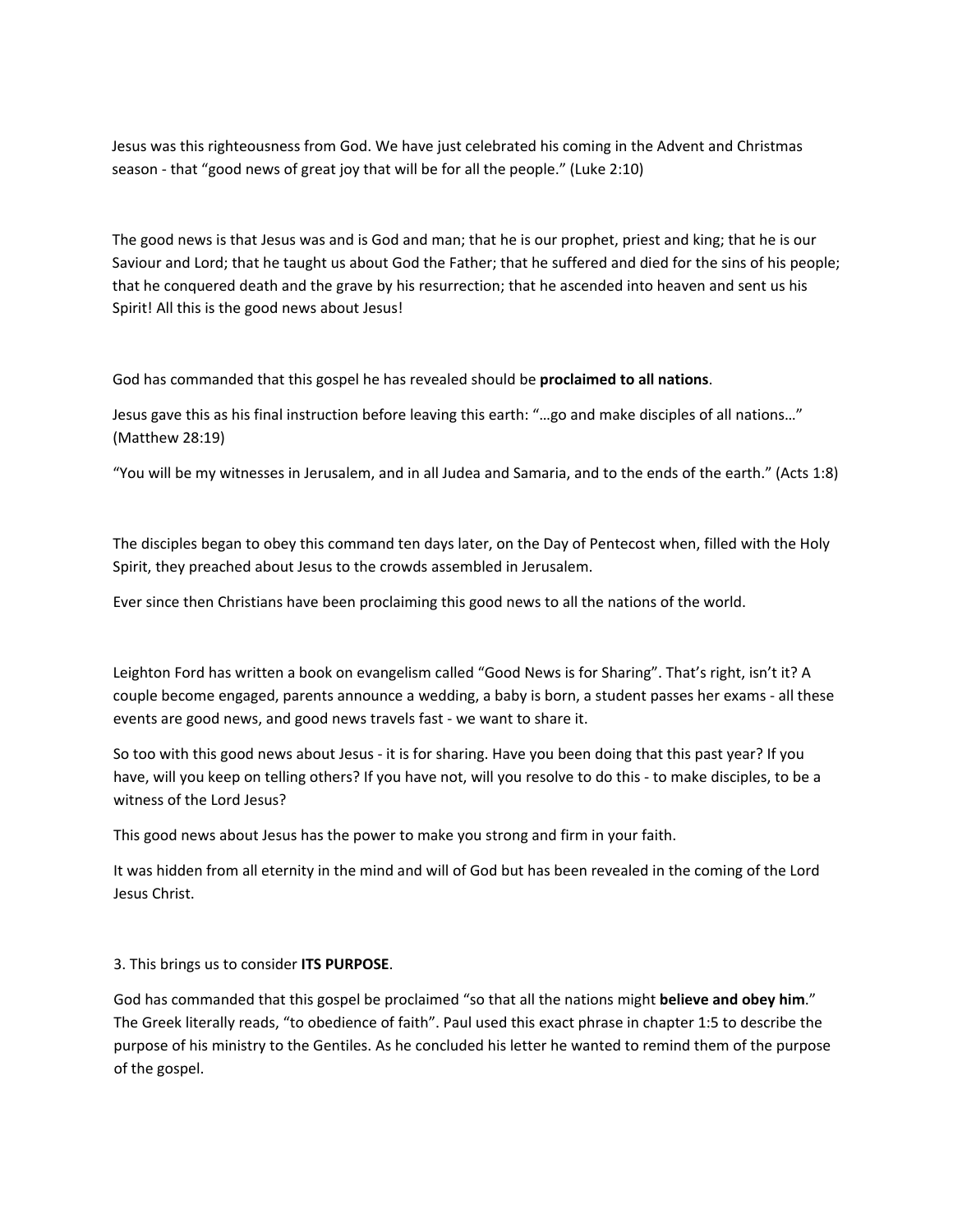The first act of obedience to God is faith. God wants everyone to believe in him.

Jesus said; "The work of God is this; to believe in the One he has sent." (John 6:29).

John wrote; "And this is his command: to believe in the name of his Son, Jesus Christ, and to love one another as he commanded us." (1 John 3:23).

Just as unbelief is the beginning of sin so belief is the beginning of obedience.

Do you believe? Have you responded in faith? Children, young people, long-standing members of this church, guests and visitors? This is the most important question anyone will ask you: Do you believe in the Lord Jesus Christ? Do you trust in him for the forgiveness of your sins?

If you do, you will you express that in a *life* of obedience. "If you love me", said Jesus, "you will keep my commands."

Listen to one of the most sobering warnings in the Bible Jesus said; "Not everyone who says to me, 'Lord, Lord', will enter the kingdom of heaven, but only he who does the will of my Father who is in heaven." (Matthew 7:21). It is not enough to believe; you must live that out. This is the test; this is the proof of the pudding. Just as a good tree will bear good fruit so true believers will produce the good works of obedience. Are you proving your faith by your works?

God has commanded that this gospel be proclaimed "so that all the nations might believe and obey him." That is the first purpose mentioned here; but it is secondary one, it is the lesser one.

The most important purpose of the gospel is that **God may be glorified!** This is what Paul has been building up to in this long sentence. "Now...to the only wise God be glory forever through Jesus Christ!" (verse 27). This is the ultimate purpose of our existence. This is the chief end of man. This is our high calling. This is our supreme goal.

Jim Boice has written that we will never rise higher than our idea of God. That is true; we need a big view of God, a high view of God and his glory!

As Paul closed this letter he reminded them that the Lord God was the *only* God. He wrote this letter to the church in Rome. They lived in the capital of the empire with all the Roman gods and idols. Even the Roman Caesar was considered a god.

But we know that "...all the gods of the nations are idols, but the Lord made the heavens." (Psalm 96:5)

Psalm 115 described how useless those idols are, but "Our God is in heaven, he does whatever pleases him" (v 3). He is the Maker of heaven and earth. He is the only God.